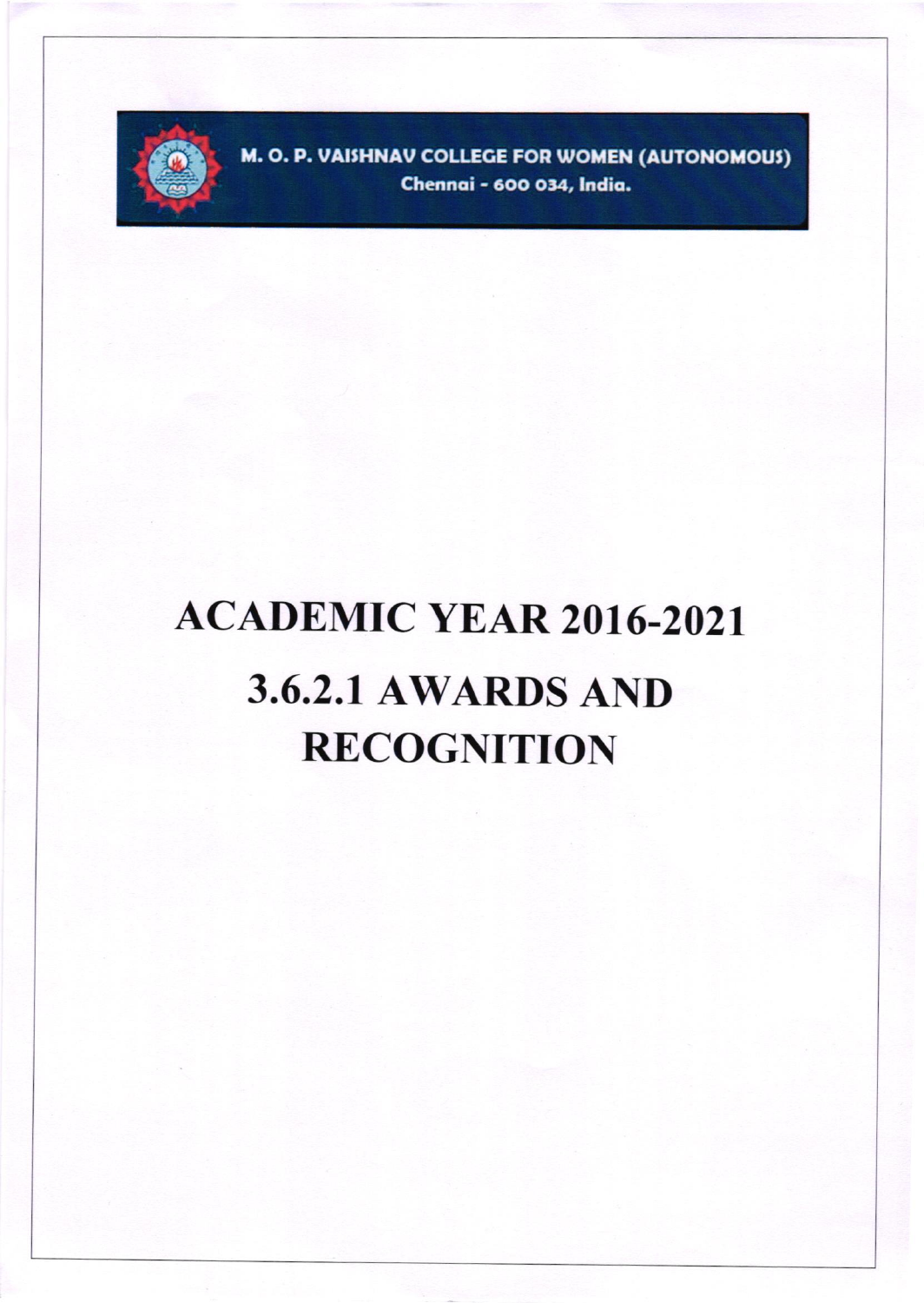

# M. O. P. VAISHNAV COLLEGE FOR WOMEN (AUTONOMOUS) Chennai - 600 034, India.

3.6.2 Number of awards and recognition received by the Institution, its teachers and students for extension activities from Government / Government recognised bodies during last five years

The revised HEI input for number of awards and recognition received by the Institution, its teachers and students for extension activities from Government / Government recognised bodies during last five years

| 2020-21 | 2019-20 | 2018-19 | 2017-18 | 2016-17 |
|---------|---------|---------|---------|---------|
|         |         | -       |         |         |
|         |         |         |         |         |

 $AC$   $B$ **Signature of the Principal** 

Principal M.O.P. Vaishnav College for Women (Autonomous) No. 20, IV Lane, Nungambakkam High Road Chennai-600 034